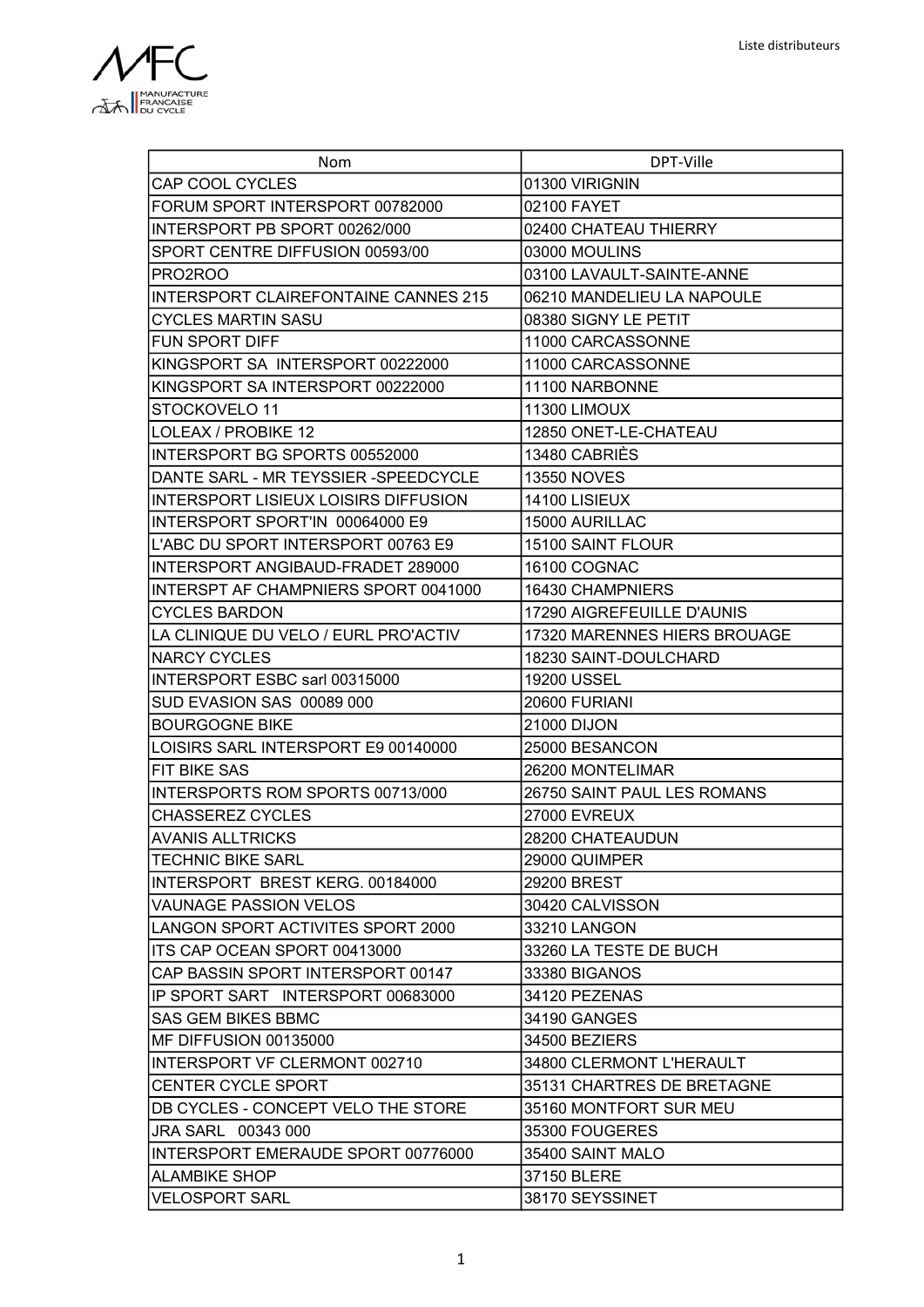

| <b>ARGOUD CYCLES SARL</b>                   | 38270 BEAUREPAIRE              |
|---------------------------------------------|--------------------------------|
| <b>HAPPY BIKE SARL</b>                      | 38340 VOREPPE                  |
| TISSOT SPORT SA INTERSP 00320000            | 39100 DOLE                     |
| INTERSPORT LEDOSPORT 00470/00               | 39570 MONTMOROT                |
| VTT LOISIRS                                 | 40150 SOORTS-HOSSEGOR          |
| INTERSPORT TYROSPORT 000612/000             | 40230 SAINT VINCENT DE TYROSSE |
| ITS CANAL PMI S.A. 00562000                 | 40280 SAINT PIERRE DU MONT     |
| CAP LANDES SPORT INTERSPORT 00148000        | 40600 BISCARROSSE              |
| DROP 40 INTERSPORT 00313/000                | 40990 SAINT PAUL LES DAX       |
| SPORTS ET CYCLES 42                         | 42600 SAVIGNEUX                |
| SAMADIS SARL INTERSPORT 00610000            | 44115 BASSE GOULAINE           |
| CYCLES PORNICHÉTIN MONDOVÉLO CITY           | 44380 PORNICHET                |
| <b>INTERSPORT SPORT OCEANE</b>              | 44400 REZE                     |
| MONVELO.COM                                 | 46320 LIVERNON                 |
| INTER SPORT&LOISIRS 00887000                | 47300 VILLENEUVE SUR LOT       |
| <b>CASA MYZE</b>                            | 4800-299 SAO TORCATO           |
| OCR LINE SARL SPORT ECO                     | 49070 BEAUCOUZE                |
| <b>MAUGESBIKES</b>                          | 49450 SAINT MACAIRE EN MAUGES  |
| <b>HEMISPHERE CYCLES</b>                    | 49630 MAZE                     |
| MOILUTIN CYCLES / LOUSTE FREDERIC           | 51370 SAINT-BRICE-COURCELLES   |
| KAMPLC SPORT D.O.O                          | 5270 AJDOVSCINA                |
| <b>BFZ CYCLES</b>                           | 5310 EGHEZÉE                   |
| INTERSPORT TOUL SPORT 0080800               | 54200 DOMMARTIN LES TOUL       |
| INTERSPORT ESSEY 00604000                   | 54270 ESSEY LES NANCY          |
| INTERSPORT SPORT LANN 00103000              | 56000 VANNES                   |
| <b>INTER LANESTER LOISIRS DIFFUSION 581</b> | 56600 LANESTER                 |
| INTERSPORT TERVILLE SPORT 00828000          | 57180 TERVILLE                 |
| INTERSPORT SARREBOURG SPORT 00751000        | 57400 SARREBOURG               |
| INTERSPORT EHL 00273/000                    | 57600 FORBACH                  |
| SARL PROSPORT IX 0048900                    | 59160 LOMME                    |
| VAN MEENEN SPORTS SARL 00522/000            | 59330 HAUTMONT                 |
| VALSPORT SARL INTERSPORT 00711/000          | 59590 RAISMES                  |
| INTERSPORT ROTS&CIE 00328/000               | 59760 GRANDE SYNTHE            |
| <b>PROSPORT VI 00643000</b>                 | 60400 NOYON                    |
| PROSPORT VIII SARL 00297000                 | 60700 SAINT MAXIMIN            |
| FUN CYCLE - DELARACE P.                     | 62100 CALAIS                   |
| <b>INTERSPORT-REDUCTIONS SAS 00205</b>      | 62100 CALAIS                   |
| JIL NOYELLES-GODAULT-HENIN 00639000         | 62110 HENIN BEAUMONT           |
| CYCLES DEGRAEVE L'UNIVERS DU VELO           | 62120 LAMBRES LES AIRES        |
| PROSPORT XI INTERSPORT 0078000              | 62510 ARQUES                   |
| INTERSPORT VOLCAN CLERM.FD 00393/02         | 63000 CLERMONT-FERRAND         |
| INTERSPORT VOLCAN ISSOIRE 00393000          | 63500 ISSOIRE                  |
| DV SPORT                                    | 63800 COURNON D'AUVERGNE       |
| DL SPORT SAS INTERSPORT 00633000            | 64140 LONS                     |
| DP SPORT SAS INTERSPORT 00666000            | 64320 BIZANOS                  |
| INTERSPORT CUBIL SASU 04394000              | 65300 LANNEMEZAN               |
| INCA SARL INTERSPORT 00680/00               | 66000 PERPIGNAN                |